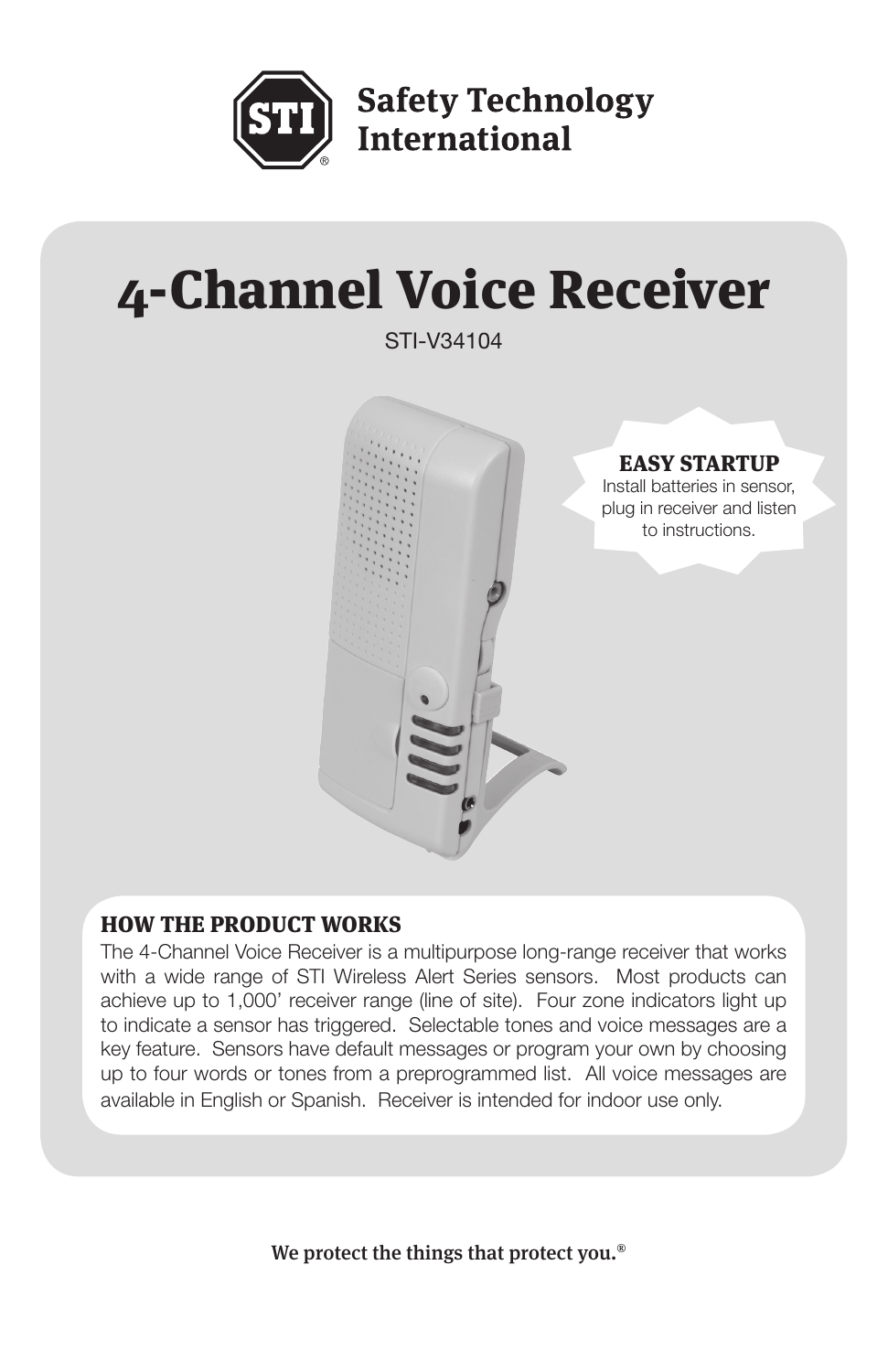## BEFORE YOU START

Review detailed product specifications (Fig. 1 and 2)





· Clears all programmed zones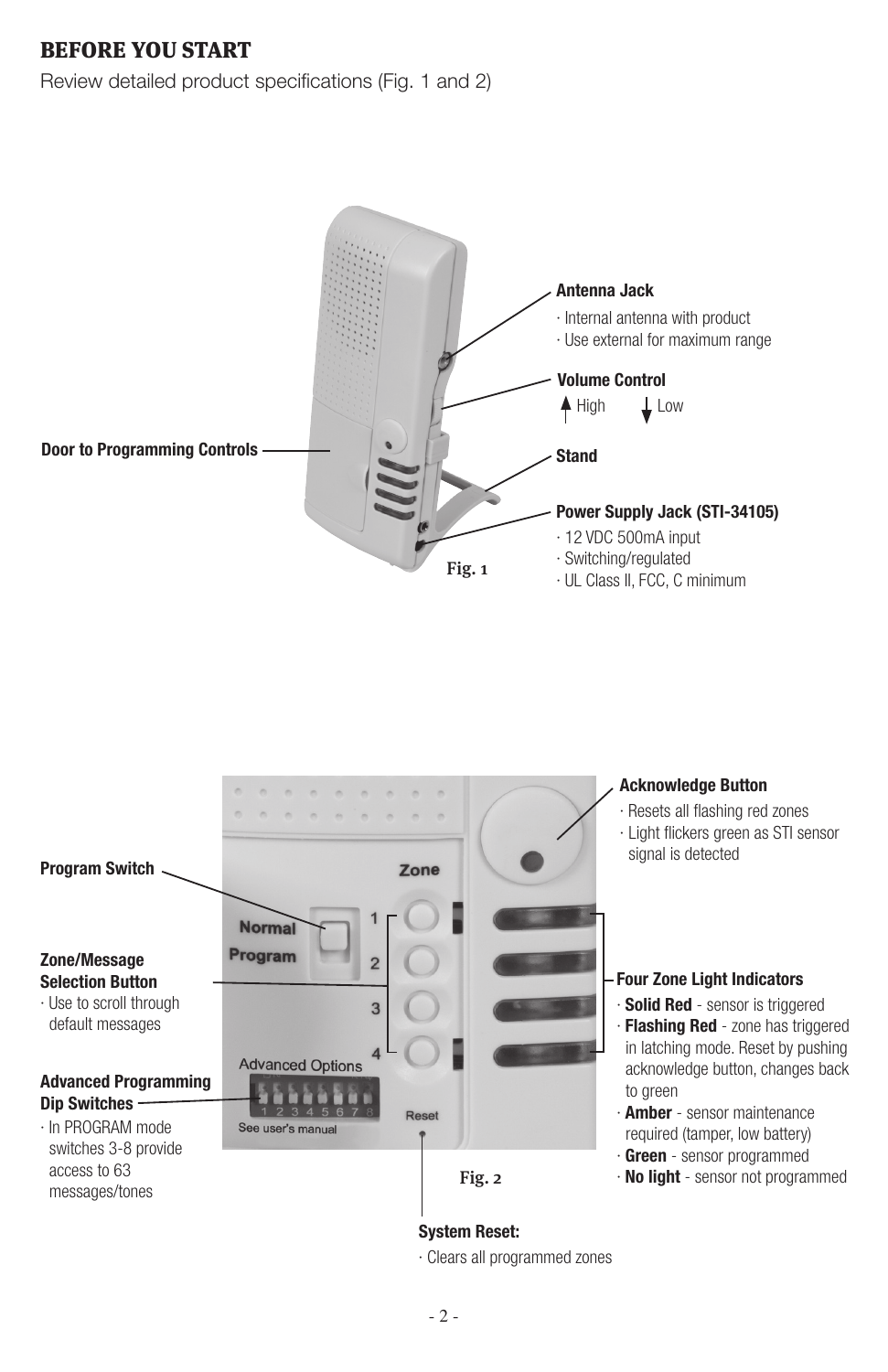#### ZONE PROGRAMMING PROCEDURES

Only receives wireless signals from the *STI Wireless Alert Series* products. Program up to 4 sensors or keyfobs. Does not allow programming into an **occupied** zone. Cannot program the **same sensor** into more than one zone. The unit will state, "Please change to normal mode if programming is completed." (Repeats every 60 seconds.) Default language is English. Move dip switch 1 to the "on" (up) position for Spanish.

## MODES OF OPERATION

Set at time of programming by zone

## Zone Latching: Dip Switch #2 'OFF'

When sensor is triggered, red zone light is solid. "Latching" let's you know a zone was triggered, but the alert has cleared (flashing red LED). To reset, push the acknowledge button.

## Zone Auto Restore: Dip Switch #2 'ON'

"Auto-Restore" sounds when a zone has been triggered. Zone automatically restores to solid green light without pressing acknowledge button.

## Dip Switch Functions

| <b>DIP</b><br><b>SWITCH</b> |                 | <b>NORMAL MODE</b> |                  | <b>PROGRAM MODE</b> |  |
|-----------------------------|-----------------|--------------------|------------------|---------------------|--|
|                             | OFF (DOWN)      | <b>ON (UP)</b>     | OFF (DOWN)       | <b>ON (UP)</b>      |  |
|                             |                 |                    | ENGLISH*         | <b>SPANISH</b>      |  |
| $\overline{2}$              |                 |                    | LATCHING*        | <b>AUTO RESTORE</b> |  |
| 3                           | PRE-ALERT TONE* | NO TONE            | TONE/WORD SELECT |                     |  |
| 4                           |                 |                    | TONE/WORD SELECT |                     |  |
| 5                           |                 |                    |                  | TONE/WORD SELECT    |  |
| 6                           |                 |                    | TONE/WORD SELECT |                     |  |
| 7                           |                 |                    |                  | TONE/WORD SELECT    |  |
| 8                           |                 |                    |                  | TONE/WORD SELECT    |  |

#### \*Default Mode CHART 1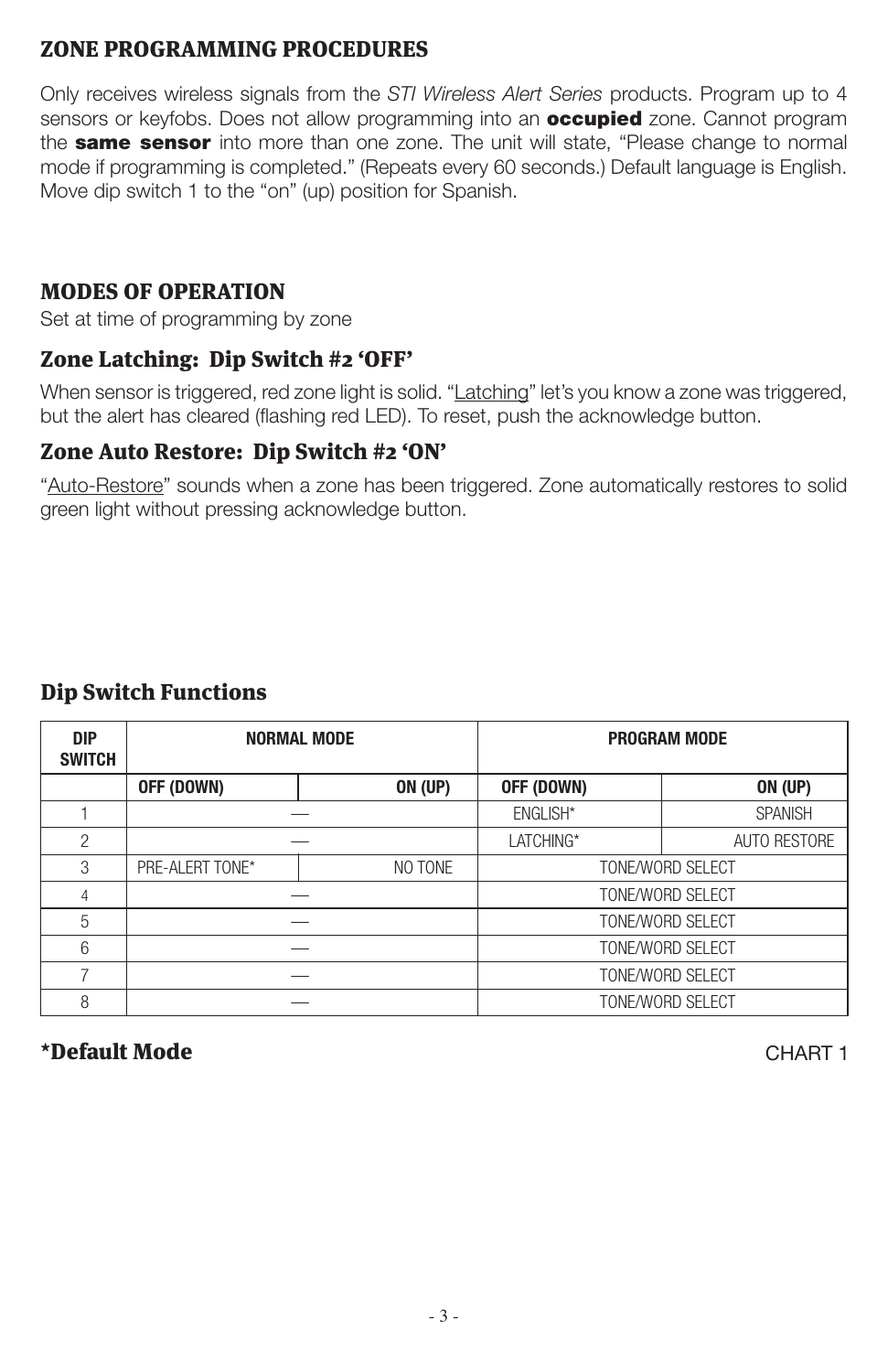#### PROGRAMMING

1. Plug in receiver.

2. Listen to verbal voice commands. They will guide you through programming.

#### **Notes**

- · Firmly press acknowledge button at any time to stop voice.
- · Make sure battery is installed in sensor.
- · Each sensor provides an initial sound (DONG). (See CHART 2 below)
- · Each zone button, with programmed sensor, scrolls through default messages using the zone/message selection button.
- · Accept tone/message selected by moving switch to NORMAL mode. These can be changed at any time by moving the switch to PROGRAM and pushing the zone/message selection button.

| Universal<br><b>Garage Sentry</b><br><b>Mailbox Alert</b> | Doorhell<br><b>Button</b> | <b>Driveway</b><br><b>Monitor</b> | Entry<br>Alert <sup>®</sup> | Indoor and<br>Outdoor<br>PIR | <b>Fxit/Fire</b><br><b>Extinguisher</b><br><b>Stopper</b> | <b>Stopper Station</b><br><b>Stopper Station</b><br>Shield |
|-----------------------------------------------------------|---------------------------|-----------------------------------|-----------------------------|------------------------------|-----------------------------------------------------------|------------------------------------------------------------|
| Mailbox                                                   | Call                      | <b>Front Drivewav</b>             | Front Door Alert            | <b>Motion Front</b>          | <b>Emergency Door Alert</b>                               | Assistance                                                 |
| Door                                                      | Alert                     | Side Drivewav                     | Side Door Alert             | <b>Motion Side</b>           | Front Extinguisher Alert                                  | Alert                                                      |
| Gate                                                      | Assistance                | <b>Rear Driveway</b>              | <b>Rear Door Alert</b>      | <b>Motion Rear</b>           | Side Extinguisher Alert                                   | Protective Cover                                           |
| Window                                                    | Service                   | No Sound*                         | <b>Exit Door Alert</b>      | <b>Motion Driveway</b>       | Rear Extinguisher Alert                                   | No Sound*                                                  |
| Cover                                                     | Door                      | Ding                              | Gate Alert                  | <b>Motion Upstairs</b>       | Assistance                                                | Ding                                                       |
| Garage Sentry                                             | Customer                  | Ding Dong                         | Dock Alert                  | <b>Motion Downstairs</b>     | Extinguisher                                              | Ding Dong                                                  |
| Temperature                                               | No Sound*                 | Dona                              | No Sound*                   | Customer                     | Side                                                      | Dong                                                       |
| Sump Pump                                                 | Dina                      | 4-Note Chime                      | Dina                        | Dina                         | Hall                                                      | 4-Note Chime                                               |
| Freezer                                                   | Dina Dona                 | 8-Note Chime                      | Dina Dona                   | Dina Dona                    | No Sound*                                                 | 8-Note Chime                                               |
| Refrigerator                                              | Dona                      | Knock                             | Dona                        | Dona                         | Dina                                                      | Knock                                                      |
| Water Level                                               | 4-Note Chime              | Bell                              | 4-Note Chime                | 4-Note Chime                 | Ding Dong                                                 | Jingle Bells                                               |
| No Sound*                                                 | 8-Note Chime              | <b>Buzzer</b>                     | 8-Note Chime                | 8-Note Chime                 | Dong                                                      | Dogs Barking                                               |
| Ding                                                      | Knock                     |                                   | Knock                       | Knock                        | 4-Note Chime                                              | Bell                                                       |
| Ding Dong                                                 | Jingle Bells              |                                   | Jingle Bells                | Bell                         | 8-Note Chime                                              | Buzzer                                                     |
| Dong                                                      | Dogs Barking              |                                   | Dogs Barking                | <b>Buzzer</b>                | Knock                                                     |                                                            |
| 4-Note Chime                                              | Bell                      |                                   | Bell                        |                              | Jingle Bells                                              |                                                            |
| 8-Note Chime                                              | Buzzer                    |                                   | Buzzer                      |                              | Dogs Barking                                              |                                                            |
| Knock                                                     |                           |                                   |                             |                              | Bell                                                      |                                                            |
| Jingle Bells                                              |                           |                                   |                             |                              | <b>Buzzer</b>                                             |                                                            |
| Dogs Barking                                              |                           |                                   |                             |                              |                                                           |                                                            |
| <b>Bells</b>                                              |                           |                                   |                             |                              |                                                           |                                                            |
| <b>Buzzer</b>                                             |                           |                                   |                             |                              |                                                           |                                                            |

## SCROLLING MESSAGE/TONES - Default messages by sensor type

\*Zone light indicator still operates CHART 2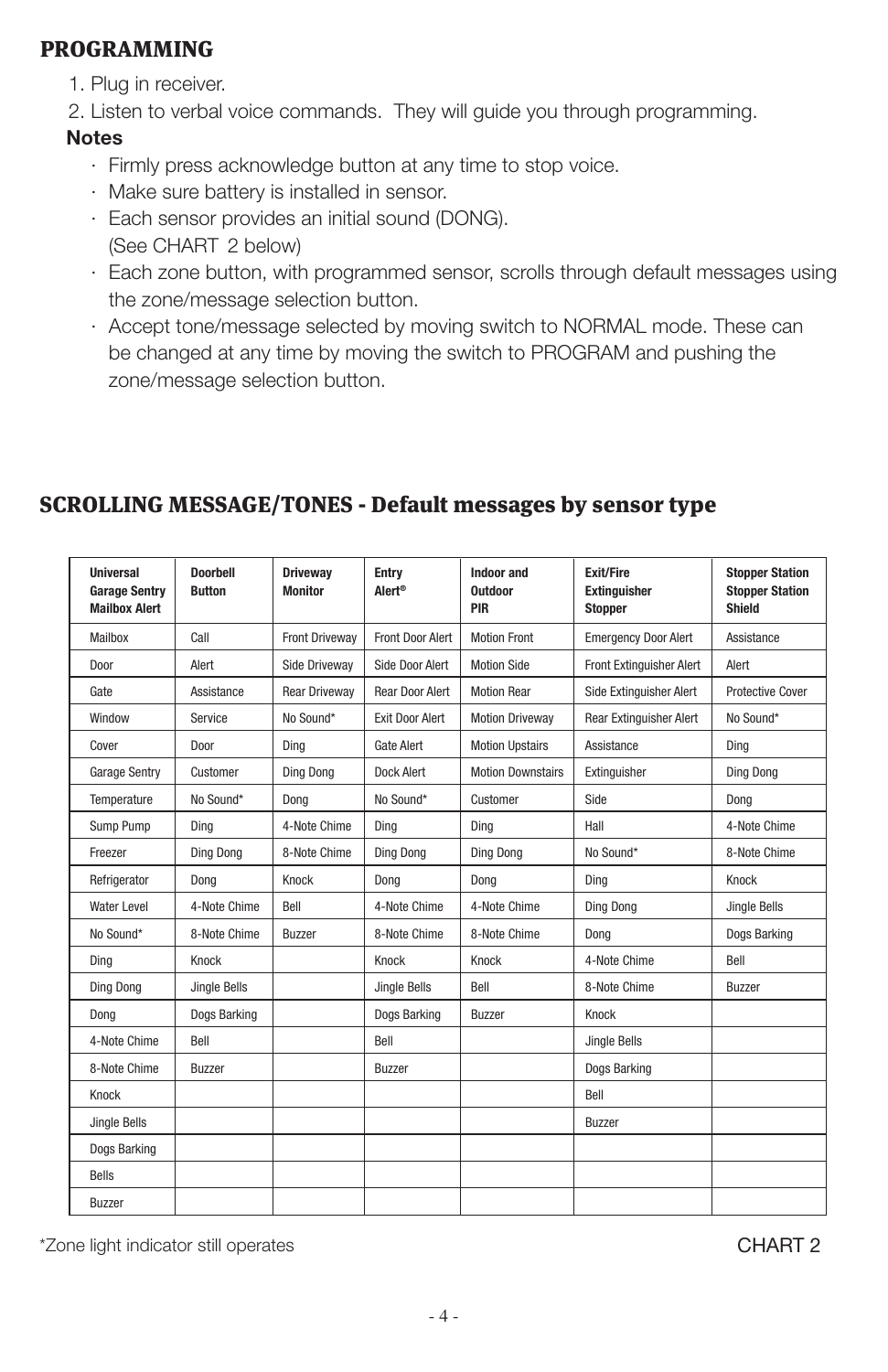## ADVANCED PROGRAMMING FOR ALREADY PROGRAMMED SENSORS (DIP SWITCH 3-8)

Dip Switches 3-8 provide access to all 63 messages/tones which can be assigned to any zone. Up to 4 messages/tones can be combined to create a custom message. See page 6, CHART 3, for Advanced Dip Switch Message Codes.

## ADVANCED PROGRAMMING

- 1. Make sure switch is in PROGRAM mode
- 2. Press zone/message selection button intended for sensor advanced programming
- 3. Move Dip Switches to correct position for selected word
- 4. Press zone/message selection button to accept word (repeat for up to four words/tones)
- **CAUTION while selecting custom message do not position all Dip Switches back into OFF (down) position. This will reset your entire message!**
- 5. Move switch to NORMAL mode when complete
- 6. Test/trigger sensor
- **Note:** If you make a mistake while programming zone custom message, press acknowledge button to revert to previous message then begin again.

#### Example of Advanced Programming Message

"(Ding Dong) Customer Service Alert" Four Step Programming

| <b>VIEW DIP SWITCH CONTROLS</b> |                |         |  |  |             |                     |                                                                          | <b>CREATE YOUR OWN CUSTOM MESSAGE</b> |                                |                |  |
|---------------------------------|----------------|---------|--|--|-------------|---------------------|--------------------------------------------------------------------------|---------------------------------------|--------------------------------|----------------|--|
| STEP <sub>1</sub>               |                |         |  |  |             |                     |                                                                          |                                       | MESSAGE CODE<br><b>MESSAGE</b> |                |  |
|                                 |                |         |  |  |             |                     | $\boxed{0}$ $\boxed{0}$ $\boxed{0}$ $\boxed{1}$ $\boxed{0}$ Message Code |                                       |                                |                |  |
| <b>MESSAGE:</b>                 |                |         |  |  |             |                     | ON (UP)                                                                  |                                       |                                |                |  |
| <b>DING DONG</b>                |                |         |  |  |             |                     | OFF (DOWN)                                                               |                                       |                                |                |  |
|                                 |                |         |  |  | 3 4 5 6 7 8 |                     | Dip Switch                                                               |                                       |                                |                |  |
|                                 |                |         |  |  |             |                     |                                                                          |                                       |                                |                |  |
|                                 |                |         |  |  |             |                     | Press Zone/Message Selection Button                                      |                                       |                                |                |  |
| STEP <sub>2</sub>               |                |         |  |  |             |                     |                                                                          |                                       | MESSAGE CODE                   | <b>MESSAGE</b> |  |
|                                 |                |         |  |  |             |                     | 0   1   1   1   1   0   Message Code                                     |                                       |                                |                |  |
| <b>MESSAGE:</b>                 |                |         |  |  |             |                     | ON (UP)                                                                  |                                       |                                |                |  |
| <b>CUSTOMER</b>                 |                |         |  |  |             |                     | OFF (DOWN)                                                               |                                       |                                |                |  |
|                                 |                |         |  |  |             | 3 4 5 6 7 8         | Dip Switch                                                               |                                       |                                |                |  |
|                                 |                |         |  |  |             |                     |                                                                          |                                       |                                |                |  |
|                                 |                |         |  |  |             |                     | Press Zone/Message Selection Button                                      |                                       |                                |                |  |
| <b>STEP3</b>                    |                |         |  |  |             |                     |                                                                          |                                       | MESSAGE CODE                   | <b>MESSAGE</b> |  |
|                                 |                | 0  1  1 |  |  | 111         | 1                   | <b>Message Code</b>                                                      |                                       |                                |                |  |
| <b>MESSAGE:</b>                 |                |         |  |  |             |                     | ON (UP)                                                                  |                                       |                                |                |  |
| <b>SERVICE</b>                  |                |         |  |  |             |                     | OFF (DOWN)                                                               |                                       |                                |                |  |
|                                 |                |         |  |  |             | 3 4 5 6 7 8         | Dip Switch                                                               |                                       |                                |                |  |
|                                 |                |         |  |  |             |                     |                                                                          |                                       |                                |                |  |
|                                 |                |         |  |  |             |                     | Press Zone/Message Selection Button                                      |                                       |                                |                |  |
| <b>STEP 4</b>                   |                |         |  |  |             |                     |                                                                          |                                       | MESSAGE CODE                   | <b>MESSAGE</b> |  |
|                                 |                |         |  |  |             | $0$   1  1  0  1  0 | <b>Message Code</b>                                                      |                                       |                                |                |  |
| <b>MESSAGE:</b>                 |                |         |  |  |             |                     | ON (UP)                                                                  |                                       |                                |                |  |
| <b>ALERT</b>                    |                |         |  |  |             |                     | OFF (DOWN)                                                               |                                       |                                |                |  |
|                                 | $\overline{3}$ |         |  |  | 4 5 6 7     | 8                   | Dip Switch                                                               |                                       |                                |                |  |
|                                 |                |         |  |  |             |                     |                                                                          |                                       |                                |                |  |
|                                 |                |         |  |  |             |                     | Press Zone/Message Selection Button                                      |                                       |                                |                |  |

**Key: Dip Switch Location**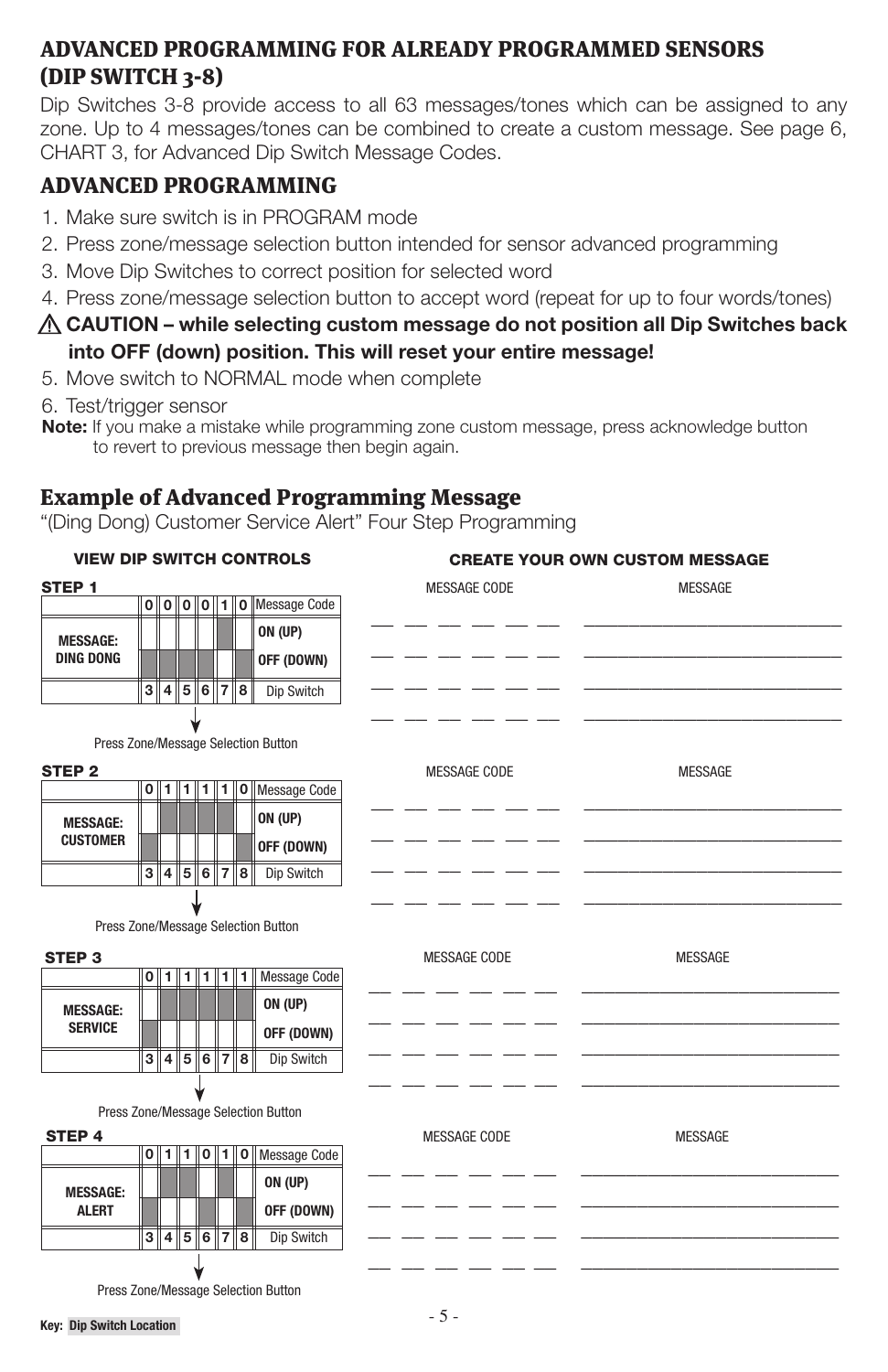## ADVANCED DIP SWITCH MESSAGE CODES

|                                      | ALPHABETICAL (ENGLISH) |                     |                                  |                     |                                |                                    |                                         |  |  |
|--------------------------------------|------------------------|---------------------|----------------------------------|---------------------|--------------------------------|------------------------------------|-----------------------------------------|--|--|
| <b>DIP SWITCH</b><br><b>LANGUAGE</b> |                        |                     |                                  |                     |                                |                                    |                                         |  |  |
| 3                                    | 4                      | 5                   | 6                                | 7                   | 8                              | <b>English</b>                     | <b>Spanish</b>                          |  |  |
| 0                                    | 0                      | Λ                   | 1                                | 0                   | 0                              | 4-NOTE CHIME                       | CARILLON DE 4 NOTAS                     |  |  |
| $\overline{0}$                       | n                      | $\overline{0}$      | 1                                | $\overline{0}$      | 1                              | 8-NOTE CHIME                       | CARILLON DE 8 NOTAS                     |  |  |
| ō                                    | 1                      | 1                   | 0                                | 1                   | 0                              | <b>ALERT</b>                       | <b>ALERTA</b>                           |  |  |
| 0<br>1                               | 1                      | 1<br>Ò              | 1                                | 0<br>n              | 1<br>1                         | <b>ASSISTANCE</b>                  | <b>ASISTENCIA</b>                       |  |  |
| 1                                    | 1<br>0                 | 1                   | 0<br>$\overline{0}$              | 1                   | 1                              | BARN<br><b>BASEMENT</b>            | <b>GRANERO</b><br><b>SOTANO</b>         |  |  |
| 0                                    | n                      | 1                   | 0                                | 0                   | 1                              | BELL                               | CAMPANA                                 |  |  |
| ī                                    | 1                      | Ō                   | 1                                | ī                   | 1                              | <b>BUTTON</b>                      | <b>BOTON</b>                            |  |  |
| 0                                    | 0                      | 1                   | 0                                | 1                   | $\overline{0}$                 | <b>BUZZER</b>                      | ZUMBADOR                                |  |  |
| 0                                    | 1                      | 0                   | 0                                | 1                   | 1                              | CABINET                            | GABINETE                                |  |  |
| 0                                    | 1                      | 1                   | $\overline{0}$                   | Ō                   | 1                              | CALL                               | I I AMADA                               |  |  |
| ī                                    | 1                      | $\overline{0}$      | 1                                | $\overline{0}$      | 1                              | CLOSE                              | CFRRAR                                  |  |  |
| ī<br>ō                               | Ō                      | $\overline{0}$<br>1 | $\overline{0}$                   | $\overline{0}$<br>1 | Ō<br>$\overline{\Pi}$          | <b>COVER</b><br><b>CUSTOMER</b>    | <b>CUBIERTA</b><br><b>CLIENTE</b>       |  |  |
| 1                                    | 0                      | 1                   |                                  | 1                   | 0                              | DECK                               | TERRAZA                                 |  |  |
| ō                                    | 0                      | ō                   | 1<br>$\overline{0}$              | ō                   | 1                              | <b>DING</b>                        | TIMBRE (DIN)                            |  |  |
| $\overline{0}$                       | $\overline{0}$         | $\overline{0}$      | $\overline{0}$                   | 1                   | $\overline{0}$                 | DING-DONG                          | DIN-DON                                 |  |  |
| 1                                    | 0                      | 0                   | 0                                | 0                   | 1                              | <b>DOCK</b>                        | MUELLE                                  |  |  |
| $\overline{0}$                       | $\overline{0}$         | 1                   | $\overline{0}$                   | $\overline{0}$      | $\overline{0}$                 | <b>DOGS</b>                        | <b>PFRROS</b>                           |  |  |
| 0                                    | 0                      | 0                   | 0                                | 1                   | 1                              | <b>DONG</b>                        | TIMBRE (DON)                            |  |  |
| $\overline{0}$                       | $\overline{0}$         | 1                   | 1                                | 1                   | $\overline{0}$                 | <b>DOOR</b>                        | PUFRTA                                  |  |  |
| 1                                    | $\overline{0}$         | 1                   | $\overline{0}$                   | 1                   | $\overline{0}$                 | <b>DOWNSTAIRS</b>                  | ABAJ0                                   |  |  |
| $\overline{0}$                       | 1                      | $\overline{0}$      | $\overline{0}$                   | $\overline{0}$      | 1                              | <b>DRIVEWAY</b>                    | ENTRADA                                 |  |  |
| $\overline{0}$                       | 1                      | 1                   | $\overline{0}$                   | $\overline{0}$      | 0                              | <b>EMERGENCY</b>                   | EMERGENCIA                              |  |  |
| $\overline{0}$<br>$\overline{0}$     | 1<br>1                 | $\overline{0}$<br>Ō | $\overline{1}$<br>1              | 1<br>1              | $\mathbf{1}$<br>$\overline{0}$ | <b>FXIT</b><br><b>EXTINGUISHER</b> | SALIDA<br>EXTINTOR DE INCENDIOS         |  |  |
| ī                                    | 1                      | 1                   | 1                                | 1                   | 1                              | <b>FOUR</b>                        | <b>CUATRO</b>                           |  |  |
| ī                                    | 0                      | 0                   | 1                                | 1                   | 0                              | FREEZER                            | CONGELADOR                              |  |  |
| $\overline{0}$                       | $\overline{0}$         | 1                   | $\overline{0}$                   | 1                   | 1                              | FRONT                              | <b>FRENTE</b>                           |  |  |
| 1                                    | 0                      | 1                   | 1                                | 0                   | 1                              | GARAGE                             | GAREJE                                  |  |  |
| $\overline{0}$                       | $\overline{0}$         | 1                   | 1                                | 1                   | 1                              | GATE                               | <b>ENTRADA</b>                          |  |  |
| 1                                    | 1                      | 0                   | 0                                | 1                   | 1                              | GUN                                | <b>PISTOL</b>                           |  |  |
| ī                                    | 1                      | $\overline{0}$      | $\overline{0}$                   | $\overline{0}$      | $\overline{0}$                 | <b>HALL</b>                        | EL PASILLO                              |  |  |
| 0                                    | 0                      | Ō                   | 1                                | 1                   | 1                              | <b>JINGLE BELLS</b>                | CASCABEL                                |  |  |
| $\overline{0}$                       | 1                      | 1                   | 1                                | $\overline{0}$      | $\overline{0}$                 | <b>KFYFOB</b>                      | <b>LLAVERO</b>                          |  |  |
| 1<br>ō                               | Ō                      | 1<br>ō              | 1<br>1                           | Ō                   | 0                              | KITCHEN<br>KNOCK                   | COCINA<br>LLAMADA A LA PUERTA           |  |  |
| 1                                    | 0<br>1                 | 1                   | $\overline{0}$                   | 1<br>$\overline{0}$ | 0<br>$\overline{0}$            | <b>LIQUOR</b>                      | LICOR                                   |  |  |
| ō                                    | 1                      | 0                   | $\overline{0}$                   | 1                   | 0                              | <b>MAILBOX</b>                     | <b>BUZON DE CORREO</b>                  |  |  |
| 1                                    | 1                      | $\overline{0}$      | $\overline{0}$                   | 1                   | $\overline{0}$                 | MEDICINE                           | MEDICINA                                |  |  |
| 0                                    | 1                      | $\overline{0}$      | 1                                | 0                   | 1                              | <b>MONITOR</b>                     | <b>MONITOR</b>                          |  |  |
| 1                                    | 1                      | 1                   | $\overline{0}$                   | 0                   | 1                              | <b>MOTION</b>                      | <b>MOVIMIENTO</b>                       |  |  |
| 1                                    | 1                      | ī                   | 1                                | $\overline{0}$      | $\overline{0}$                 | ONE                                | UNO                                     |  |  |
| 1                                    | 1                      | 0                   | 1                                | 0                   | 0                              | <b>OPEN</b>                        | ABIERTA                                 |  |  |
| 1                                    | 0                      | 1                   | 1                                | 1                   | 1                              | PATIO                              | PATIO                                   |  |  |
| 1                                    | 0                      | 0                   | 0                                | 1                   | 0                              | <b>POOL</b>                        | PISCINA                                 |  |  |
| ī<br>ī                               | 1<br>1                 | 1<br>1              | $\overline{0}$<br>$\overline{0}$ | 1<br>1              | 1<br>0                         | PRE-ALERT<br>PROTECTIVE COVER      | PRE-AVISO<br><b>CUBIERTA PROTECTORA</b> |  |  |
| ō                                    | 0                      | 1                   | 1                                | $\overline{0}$      | 1                              | <b>REAR</b>                        | TRASERA                                 |  |  |
| 1                                    | 0                      | 0                   | 1                                | 1                   | 1                              | REFRIGERATOR                       | REFRIGERADOR                            |  |  |
| ō                                    | 1                      | 0                   | 1                                | 0                   | 0                              | SAFE                               | <b>CAJA FUERTE</b>                      |  |  |
| ī                                    | 1                      | 1                   | 1                                | 1                   | 1                              | <b>SERVICE</b>                     | <b>SERVICIO</b>                         |  |  |
| 1                                    | 0                      | Ō                   | $\overline{0}$                   | ī                   | 1                              | SHED                               | COBERTIZO                               |  |  |
| 0                                    | 0                      | 1                   | 1                                | ō                   | 0                              | SIDE                               | LAD <sub>0</sub>                        |  |  |
| 1                                    | 0                      | 0                   | 1                                | 0                   | 1                              | <b>SUMP PUMP</b>                   | POZO DE BOMBEO                          |  |  |
| 1                                    | 0                      | 0                   | 1                                | 0                   | 0                              | TEMPERATURE                        | LA TERMPERATURE                         |  |  |
| ō                                    | 1                      | 1                   | $\overline{0}$                   | 1                   | 1                              | THEFT                              | ROBO                                    |  |  |
| 1<br>ī                               | 1<br>1                 | 1<br>Ō              | 1<br>1                           | 1<br>1              | 0<br>$\overline{0}$            | THREE<br>TROUBLE                   | TRES<br>PROBLEMAS                       |  |  |
| 1                                    | 1                      | 1                   | 1                                | 0                   | 1                              | TW0                                | DOS                                     |  |  |
| 1                                    | n                      | 1                   | $\overline{0}$                   | ſ                   | 1                              | <b>UPSTAIRS</b>                    | ARRIBA                                  |  |  |
| 1                                    | O                      | 1                   | $\overline{0}$                   | Ō                   | $\overline{0}$                 | <b>WATER LEVEL</b>                 | NIVEL DEL AQUA                          |  |  |
| ō                                    | 1                      | ō                   | 0                                | ō                   | 0                              | <b>WINDOW</b>                      | <b>VENTANA</b>                          |  |  |

|                     | <b>GROUPINGS</b>    |                     |                     |                     |                                  |  |                              |                                   |                                 |  |
|---------------------|---------------------|---------------------|---------------------|---------------------|----------------------------------|--|------------------------------|-----------------------------------|---------------------------------|--|
| <b>DIP SWITCH</b>   | <b>LANGUAGE</b>     |                     |                     |                     |                                  |  |                              |                                   |                                 |  |
| 3                   | 4                   | 5                   | 6                   | $\overline{1}$      | 8                                |  | <b>English</b>               | <b>Spanish</b>                    | <b>GROUP</b>                    |  |
| 0                   | 0                   | 0                   | 1                   | 0                   | 0                                |  | 4-NOTE CHIME                 | CARILLON DE 4 NOTAS               |                                 |  |
| 0                   | 0                   | 0                   | 1                   | 0                   | 1                                |  | 8-NOTE CHIME                 | CARILLON DE 8 NOTAS               |                                 |  |
| 0<br>$\overline{0}$ | 0<br>$\overline{0}$ | 1<br>1              | 0<br>$\overline{0}$ | 0<br>1              | 1<br>$\overline{0}$              |  | BELL<br><b>BUZZER</b>        | CAMPANA<br>ZUMBADOR               |                                 |  |
| $\overline{0}$      | $\overline{0}$      | $\overline{0}$      | $\overline{0}$      | $\overline{0}$      | 1                                |  | <b>DING</b>                  | <b>TIMBRE (DIN)</b>               |                                 |  |
| ō                   | $\overline{0}$      | n                   | Ō                   | 1                   | Ō                                |  | DING-DONG                    | DIN-DON                           | <b>LONES</b><br>30NO.           |  |
| 0                   | 0                   | 1                   | $\overline{0}$      | Ō                   | $\overline{0}$                   |  | <b>DOGS</b>                  | <b>PERROS</b>                     |                                 |  |
| 0                   | 0                   | 0                   | Ō                   | 1                   | 1                                |  | <b>DONG</b>                  | TIMBRE (DON)                      |                                 |  |
| $\overline{0}$      | Ō                   | $\overline{0}$      | 1                   | 1                   | 1                                |  | <b>JINGLE BELLS</b>          | CASCABEL                          |                                 |  |
| 0                   | 0                   | 0                   | 1                   | 1                   | 0                                |  | KNOCK                        | LLAMADA A LA PUERTA               |                                 |  |
| 1                   | 1                   | $\overline{0}$      | $\overline{0}$      | $\overline{0}$      | 1                                |  | <b>BARN</b>                  | <b>GRANERO</b>                    |                                 |  |
| 1<br>1              | 0<br>$\overline{0}$ | 1<br>1              | 0<br>1              | 1<br>1              | 1<br>$\overline{0}$              |  | <b>BASEMENT</b><br>DECK      | <b>SOTANO</b><br>TERRAZA          |                                 |  |
| 0                   | 1                   | 0                   | $\overline{0}$      | 0                   | 1                                |  | <b>DRIVEWAY</b>              | <b>ENTRADA</b>                    |                                 |  |
| 1                   | Ō                   | ō                   | $\overline{0}$      | ō                   | 1                                |  | <b>DOCK</b>                  | MUELLE                            |                                 |  |
| 1                   | $\overline{0}$      | 1                   | $\overline{0}$      | ī                   | $\overline{0}$                   |  | <b>DOWNSTAIRS</b>            | ABAJ0                             |                                 |  |
| 0                   | 0                   | 1                   | 0                   | 1                   | 1                                |  | FRONT                        | <b>FRENTE</b>                     |                                 |  |
| 1                   | 0                   | 1                   | 1                   | 0                   | 1                                |  | GARAGE                       | GAREJE                            |                                 |  |
| 1                   | 1                   | 0                   | $\overline{0}$      | 0                   | 0                                |  | <b>HALL</b>                  | EL PASILLO                        | <b>JBICACIONES</b><br>LOCATIONS |  |
| 1                   | $\overline{0}$      | ī                   | $\overline{1}$      | $\overline{0}$      | $\overline{0}$                   |  | KITCHEN                      | COCINA                            |                                 |  |
| 1                   | $\overline{0}$      | 1                   | 1                   | 1                   | 1                                |  | <b>PATIO</b>                 | PATIO                             |                                 |  |
| 1                   | $\overline{0}$      | Ō                   | $\overline{0}$      | 1                   | Ō                                |  | P <sub>00</sub>              | PISCINA                           |                                 |  |
| 0                   | 0                   | 1                   | 1                   | 0                   | 1                                |  | REAR                         | TRASERA                           |                                 |  |
| 1                   | $\overline{0}$      | $\overline{0}$      | $\overline{0}$      | 1                   | 1                                |  | <b>SHED</b>                  | COBERTIZO                         |                                 |  |
| $\overline{0}$<br>1 | $\overline{0}$<br>0 | 1<br>1              | 1<br>Ō              | Ō<br>Ō              | $\overline{0}$<br>1              |  | SIDE<br><b>UPSTAIRS</b>      | LAD <sub>0</sub><br><b>ARRIBA</b> |                                 |  |
| ō                   | 1                   | 1                   | $\overline{0}$      | 1                   | $\overline{0}$                   |  | <b>ALERT</b>                 | ALERTA                            |                                 |  |
| $\overline{0}$      | 1                   | 1                   | 1                   | 0                   | 1                                |  | <b>ASSISTANCE</b>            | ASISTENCIA                        |                                 |  |
| 0                   | 1                   | 1                   | 0                   | 0                   | 1                                |  | CALL                         | LLAMADA                           |                                 |  |
| 1                   | $\overline{1}$      | 0                   | $\overline{1}$      | Ō                   | 1                                |  | <b>CLOSE</b>                 | <b>CERRAR</b>                     |                                 |  |
| ō                   | 1                   | 1                   | 1                   | 1                   | $\overline{0}$                   |  | <b>CUSTOMER</b>              | <b>CLIENTE</b>                    |                                 |  |
| 0                   | 1                   | 1                   | 0                   | 0                   | 0                                |  | EMERGENCY                    | EMERGENCIA                        |                                 |  |
| $\overline{0}$      | $\overline{1}$      | $\overline{0}$      | 1                   | 1                   | 1                                |  | EXIT                         | SALIDA                            |                                 |  |
| $\overline{0}$      | $\overline{1}$      | $\overline{0}$      | 1                   | 1                   | $\overline{0}$                   |  | <b>EXTINGUISHER</b>          | EXTINTOR DE INCENDIOS             | <b>ALERTS</b>                   |  |
| ō                   | 1                   | ō                   | $\overline{1}$      | $\overline{0}$      | 1                                |  | <b>MONITOR</b>               | <b>MONITOR</b>                    | <b>LERTA!</b>                   |  |
| 1                   | 1<br>1              | 1<br>n              | Ō<br>1              | 0<br>0              | 1<br>0                           |  | <b>MOTION</b><br><b>OPEN</b> | <b>MOVIMIENTO</b><br>ABIERTA      |                                 |  |
| 1<br>1              | 1                   | 1                   | 0                   | 1                   | 1                                |  | PRE-ALERT                    | PRE-AVISO                         |                                 |  |
| ō                   | 1                   | 1                   | 1                   | 1                   | 1                                |  | <b>SERVICE</b>               | <b>SERVICIO</b>                   |                                 |  |
| 1                   | 0                   | 0                   | 1                   | 0                   | 0                                |  | TEMPERATURE                  | LA TEMPERATURE                    |                                 |  |
| Ō                   | 1                   | 1                   | $\overline{0}$      | 1                   | 1                                |  | THEFT                        | R <sub>O</sub> B <sub>O</sub>     |                                 |  |
| 1                   | 1                   | 0                   | 1                   | 1                   | 0                                |  | TROUBLE                      | PROBLEMAS                         |                                 |  |
| 1                   | $\overline{0}$      | 1                   | $\overline{0}$      | $\overline{0}$      | $\overline{0}$                   |  | <b>WATER LEVEL</b>           | NIVEL DEL AQUA                    |                                 |  |
| ī                   | $\overline{1}$      | 0                   | $\overline{1}$      | ī                   | 1                                |  | <b>BUTTON</b>                | <b>BOTON</b>                      |                                 |  |
| 0                   | 1                   | 0                   | $\overline{0}$      | 1                   | 1                                |  | <b>CABINET</b>               | <b>GABINETE</b>                   |                                 |  |
| 1                   | $\overline{0}$      | n                   | $\overline{0}$      | $\overline{0}$      | $\overline{0}$                   |  | <b>COVER</b>                 | <b>CUBIERTA</b>                   |                                 |  |
| 0<br>ī              | 0<br>Ō              | 1<br>$\overline{0}$ | 1<br>1              | 1<br>1              | 0<br>0                           |  | DOOR<br>FREEZER              | PUERTA<br>CONGELADOR              |                                 |  |
| 0                   | 0                   | 1                   | 1                   | 1                   | 1                                |  | GATE                         | ENTRADA                           |                                 |  |
| 1                   | $\overline{1}$      | $\overline{0}$      | $\overline{0}$      | 1                   | ī                                |  | GUN                          | PISTOL                            |                                 |  |
| 0                   | 1                   | 1                   | 1                   | 0                   | 0                                |  | <b>KEYFOB</b>                | <b>LLAVERO</b>                    | ORLECTS<br>OBJECTS              |  |
| 1                   | 1                   | 1                   | $\overline{0}$      | Ō                   | $\overline{0}$                   |  | <b>LIQUOR</b>                | LICOR                             |                                 |  |
| 0                   | 1                   | 0                   | 0                   | 1                   | 0                                |  | MAILBOX                      | <b>BUZON DE CORREO</b>            |                                 |  |
| 1                   | 1                   | 0                   | $\overline{0}$      | 1                   | $\overline{0}$                   |  | MEDICINE                     | MEDICINA                          |                                 |  |
| 1                   | 1                   | 1                   | 0                   | 1                   | $\overline{0}$                   |  | PROTECTIVE COVER             | <b>CUBIERTA PROTECTORA</b>        |                                 |  |
| 1                   | 0                   | 0                   | 1                   | 1                   | 1                                |  | REFRIGERATOR                 | REFRIGERADOR                      |                                 |  |
| 0                   | $\overline{1}$      | 0                   | 1                   | 0                   | 0                                |  | SAFE                         | <b>CAJA FUERTE</b>                |                                 |  |
| 1                   | 0                   | 0                   | 1                   | 0                   | 1                                |  | <b>SUMP PUMP</b>             | POZO DE BOMBEO                    |                                 |  |
| Ō                   | 1                   | $\overline{0}$      | $\overline{0}$      | $\overline{0}$<br>ō | $\overline{0}$<br>$\overline{0}$ |  | <b>WINDOW</b><br>ONE         | VENTANA<br><b>UNO</b>             |                                 |  |
| 1<br>1              | 1<br>1              | 1<br>1              | 1<br>1              | $\overline{0}$      | 1                                |  | TW <sub>0</sub>              | <b>DOS</b>                        |                                 |  |
| 1                   | 1                   | 1                   | 1                   | 1                   | 0                                |  | THREE                        | TRES                              | ŧ                               |  |
| 1                   | 1                   | 1                   | 1                   | 1                   | 1                                |  | <b>FOUR</b>                  | <b>CUATRO</b>                     |                                 |  |

CHART 3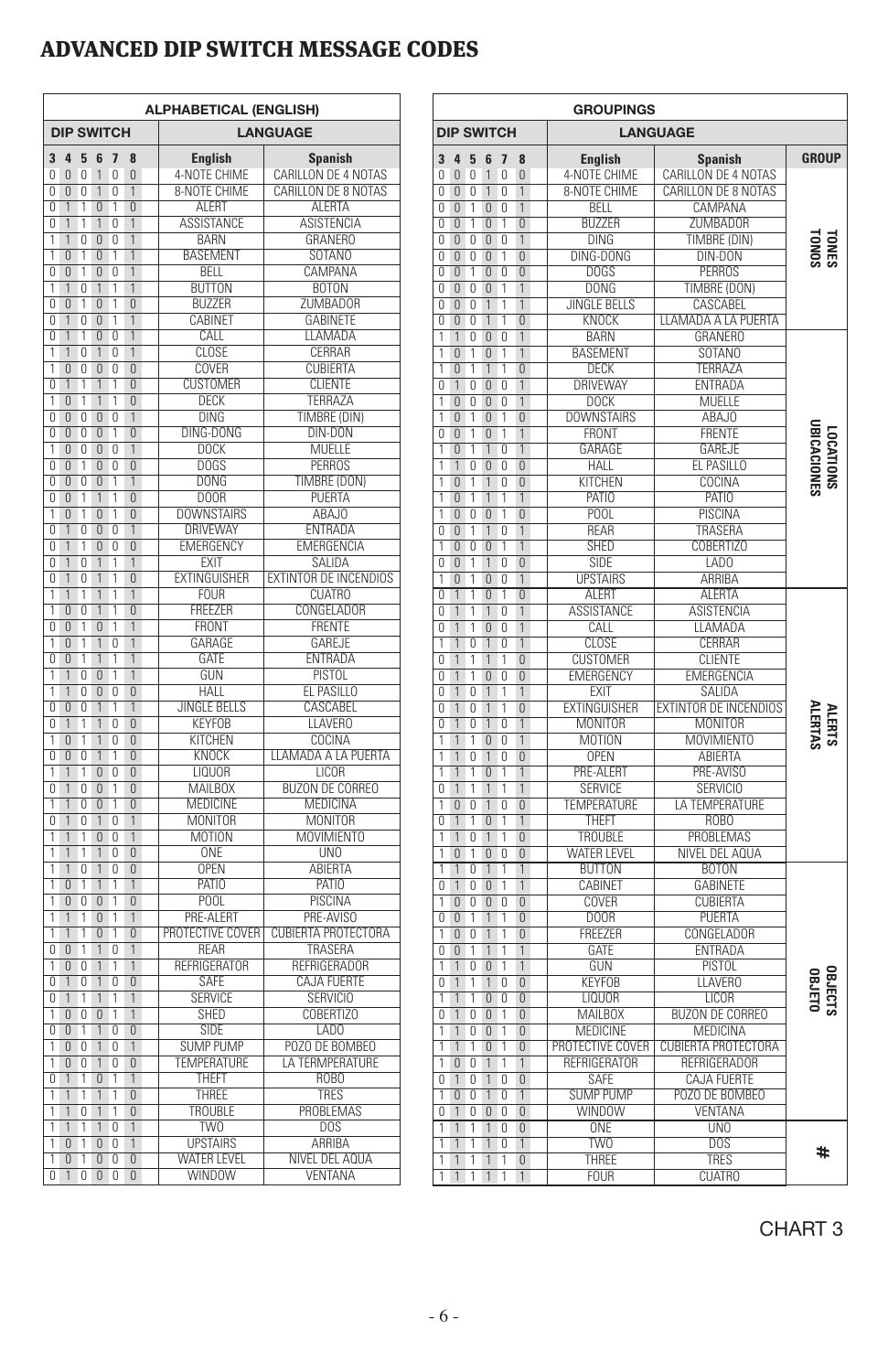#### DELETE SENSOR

- 1. In PROGRAM mode simultaneously press and hold the acknowledge button and zone/ message selection button for three seconds.
- 2. Successful when receiver states, "Zone [number] is empty," and green LED is off.

## LOW BATTERY / TAMPER / OUT OF RANGE ALERT

The 4-Zone LED light indicator will turn yellow when maintenance is required on your sensor (example: low battery or tampering with a sensor). The LED will remain on until the trouble condition is cleared and a transmission is received. When replacing the battery in a sensor, you will not need to reprogram into the receiver.

#### MOUNTING OPTIONS

The receiver can be mounted on a wall or set on a table with the provided stand.

#### WARRANTY INFORMATION

Safety Technology International, Inc. warrants to the **original** consumer/purchaser that this product shall be free of defects in material and workmanship under normal use and circumstances for a period of one (1) year from the original date of purchase.

Electronic warranty form at www.sti-usa.com/wc14.